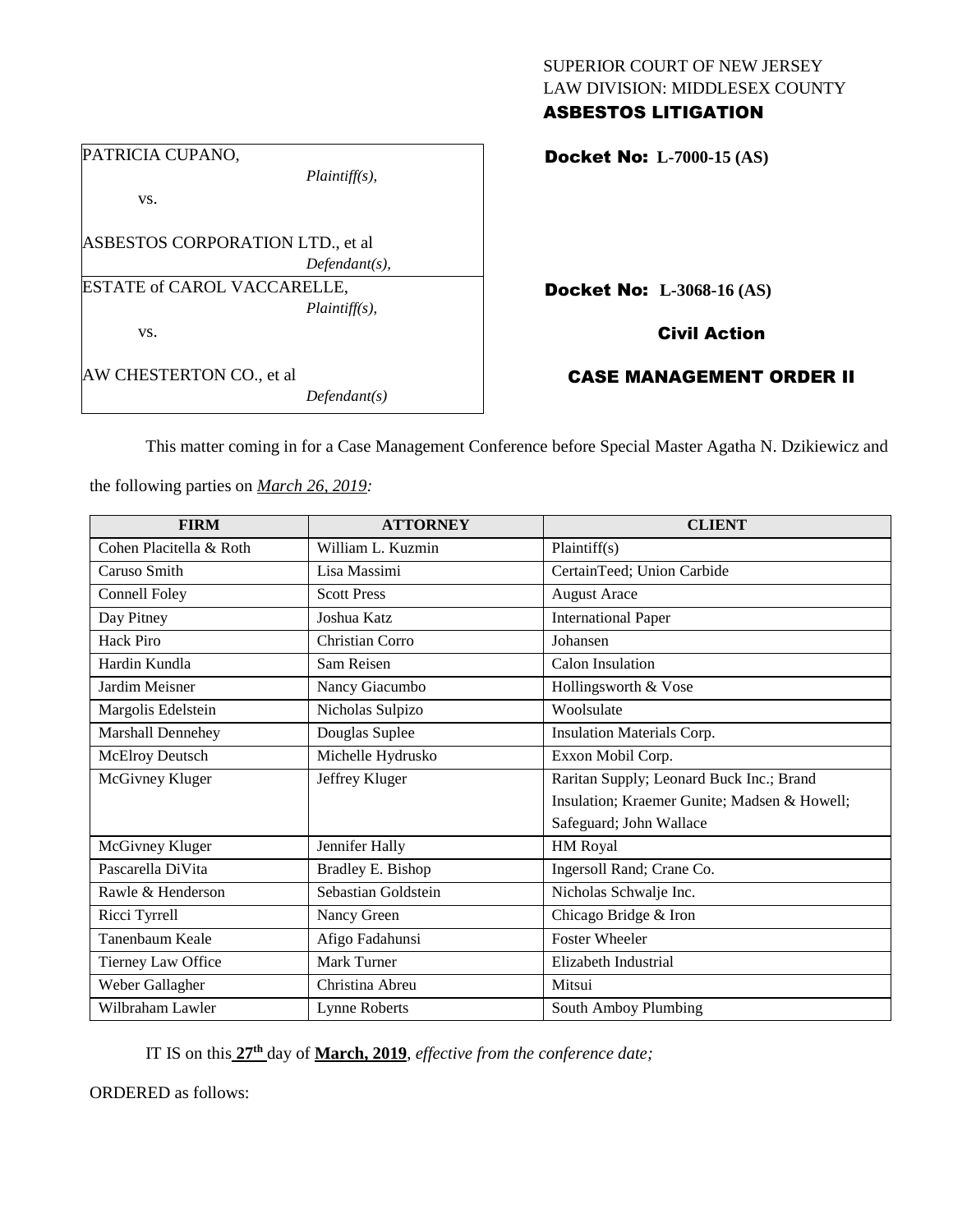Counsel receiving this Order through computerized electronic medium (E-Mail) shall be deemed by the court to have received a copy of the filed original court document. Any document served pursuant to this Order shall be deemed to be served by mail pursuant to *R*.1:5-2.

Any jurisdictional motions must be filed in accordance with the Court Rules or be waived.

Any *forum non conveniens* motions must be filed as soon as practicable; once sufficient discovery is conducted so that the motion may be properly brought.

These matters are hereby consolidated for discovery, case management and trial.

## **DISCOVERY**

- November 29, 2019 Fact discovery, including depositions, shall be completed by this date. Plaintiff's counsel shall contact the Special Master within one week of this deadline if all fact discovery is not completed.
- November 29, 2019 Depositions of corporate representatives shall be completed by this date.

# **EARLY SETTLEMENT**

April 9, 2020 Settlement demands shall be served on all counsel and the Special Master by this date.

## **MEDICAL EXPERT REPORT**

| January 31, 2020 | Plaintiff shall serve medical expert reports by this date.                                                                                                                                                                                               |
|------------------|----------------------------------------------------------------------------------------------------------------------------------------------------------------------------------------------------------------------------------------------------------|
| January 31, 2020 | Upon request by defense counsel, plaintiff is to arrange for the transfer of pathology specimens<br>and x-rays, if any, by this date.                                                                                                                    |
| May 15, 2020     | Defendants shall identify its medical experts and serve medical reports, if any, by this date. In<br>addition, defendants shall notify plaintiff's counsel (as well as all counsel of record) of a<br>joinder in an expert medical defense by this date. |

## **LIABILITY EXPERT REPORTS**

- January 31, 2020 Plaintiff shall identify its liability experts and serve liability expert reports by this date or waive any opportunity to rely on liability expert testimony.
- May 15, 2020 Defendants shall identify its liability experts and serve liability expert reports, if any, by this date or waive any opportunity to rely on liability expert testimony.

## **SUMMARY JUDGMENT MOTION PRACTICE**

February 14, 2020 Plaintiff's counsel shall advise, in writing, of intent not to oppose motions by this date.

 $\_$  ,  $\_$  ,  $\_$  ,  $\_$  ,  $\_$  ,  $\_$  ,  $\_$  ,  $\_$  ,  $\_$  ,  $\_$  ,  $\_$  ,  $\_$  ,  $\_$  ,  $\_$  ,  $\_$  ,  $\_$  ,  $\_$  ,  $\_$  ,  $\_$  ,  $\_$  ,  $\_$  ,  $\_$  ,  $\_$  ,  $\_$  ,  $\_$  ,  $\_$  ,  $\_$  ,  $\_$  ,  $\_$  ,  $\_$  ,  $\_$  ,  $\_$  ,  $\_$  ,  $\_$  ,  $\_$  ,  $\_$  ,  $\_$  ,

- February 28, 2020 Summary judgment motions shall be filed no later than this date.
- March 27, 2020 Last return date for summary judgment motions.